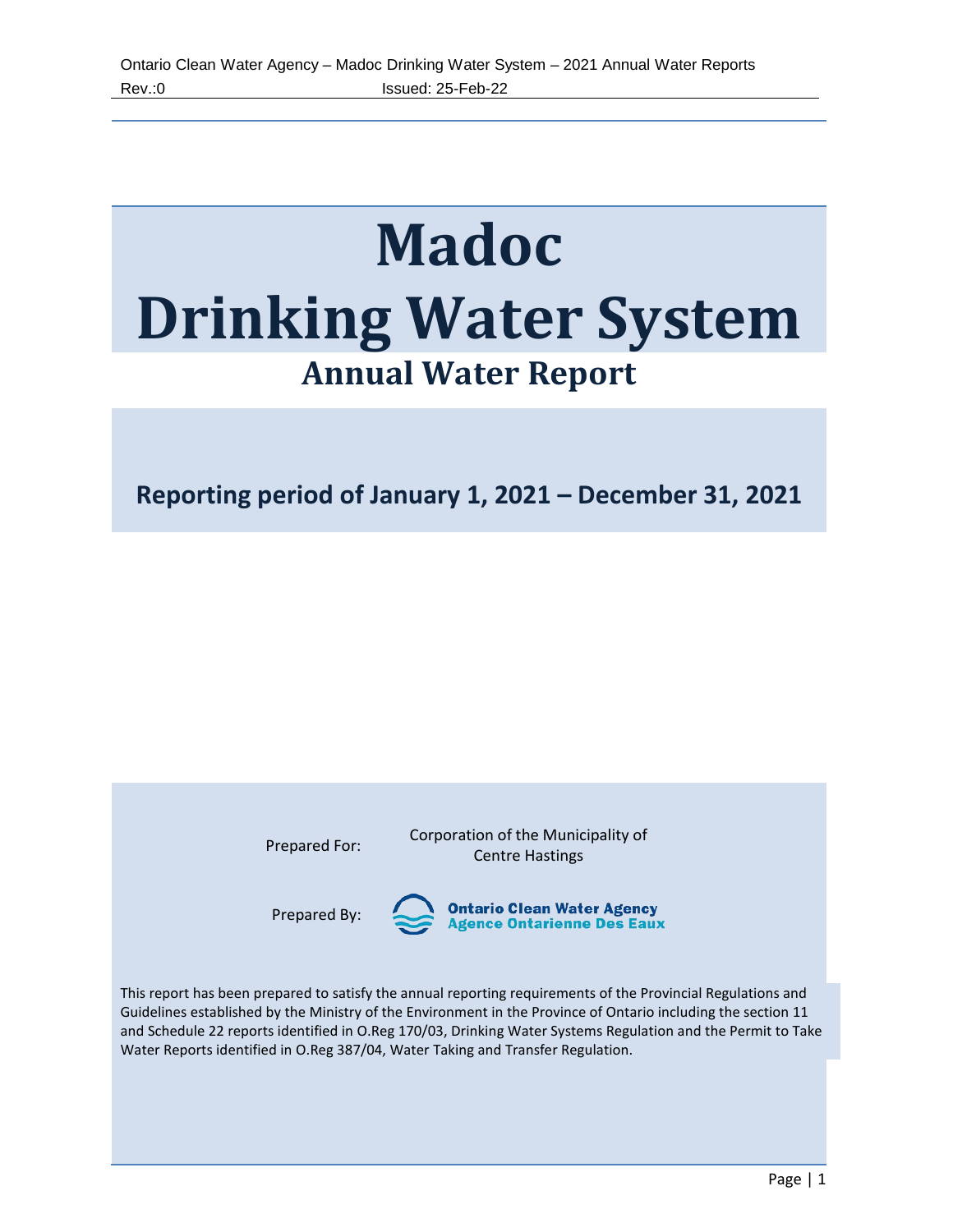# **Table of Contents**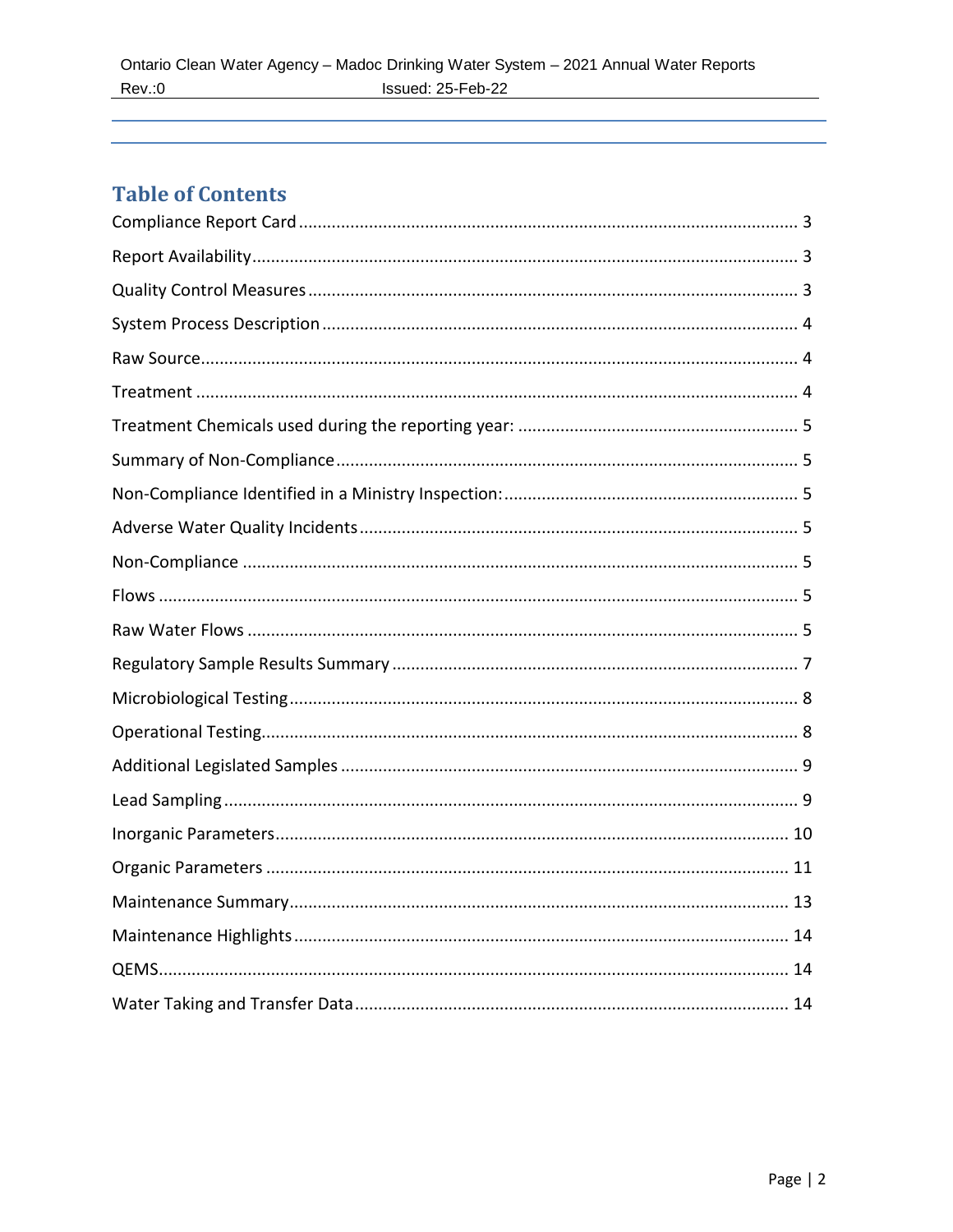## <span id="page-2-0"></span>**Compliance Report Card**

| Drinking Water System Number:   | 220001575                                          |
|---------------------------------|----------------------------------------------------|
| System Owner:                   | Corporation of the Municipality of Centre Hastings |
| <b>Operating Authority:</b>     | <b>Ontario Clean Water Agency</b>                  |
| Drinking Water System Category: | Large Municipal Residential                        |
| <b>Reporting Period:</b>        | January 1, 2021 - December 31, 2021                |

#### <span id="page-2-1"></span>**Report Availability**

| <b>Population Served:</b>                               | < 10,000                                   |
|---------------------------------------------------------|--------------------------------------------|
| Website where the annual report can be viewed by the    | www.centrehastings.com                     |
| public:                                                 |                                            |
| Alternate location were annual report will be available | <b>Municipal Office</b>                    |
| for inspection and is free of charge:                   |                                            |
| How are system users notified that the annual report is | Public access/notice via Municipal Website |
| available and is free of charge?                        |                                            |
| Number of Designated Facilities served:                 | None                                       |
| Has a copy of this report been provided to all          | N/A                                        |
| <b>Designated Facilities?</b>                           |                                            |
| Number of Interested Parties reported to:               | N/A                                        |
| Has a copy of this report been provided to all          | N/A                                        |
| Interested Parties?                                     |                                            |
| The following Drinking-Water Systems receive drinking   | N/A                                        |
| water from this system:                                 |                                            |
| Has a copy of this report been provided to connected    | N/A                                        |
| owners?                                                 |                                            |

| <b>Event Summary</b>                                 | # of Events | Date            | <b>Details</b>                                                                                                                                            |
|------------------------------------------------------|-------------|-----------------|-----------------------------------------------------------------------------------------------------------------------------------------------------------|
| <b>Ministry of Environment</b><br><b>Inspections</b> | 1           | Jan 6<br>2022   | Announced-Detailed Inspection for 2021-<br>2022, no Non-Compliances or Best<br>Management Practices were identified,<br>Inspection Risk Rating to follow. |
| <b>Ministry of Labour Inspections</b>                | 0           |                 |                                                                                                                                                           |
| <b>DWQMS Audits</b>                                  |             | Jul 19,<br>2021 | Surveillance Systems Audit performed by<br><b>SAI Global</b>                                                                                              |
| AWQI's                                               | 0           |                 |                                                                                                                                                           |
| <b>Non-Compliance</b>                                | 0           |                 |                                                                                                                                                           |
| <b>Community Complaints</b>                          | 0           |                 |                                                                                                                                                           |
| <b>Spills</b>                                        | 0           |                 |                                                                                                                                                           |

## <span id="page-2-2"></span>**Quality Control Measures**

Corporation of the Municipality of Centre Hastings facilities are part of OCWA's operational Trent Valley Hub. The facilities are supported by hub, regional and corporate resources. Operational Services are delivered by OCWA staff that live and work in the surrounding area. OCWA operates facilities in compliance with applicable regulations. The facility has comprehensive manuals detailing operations, maintenance,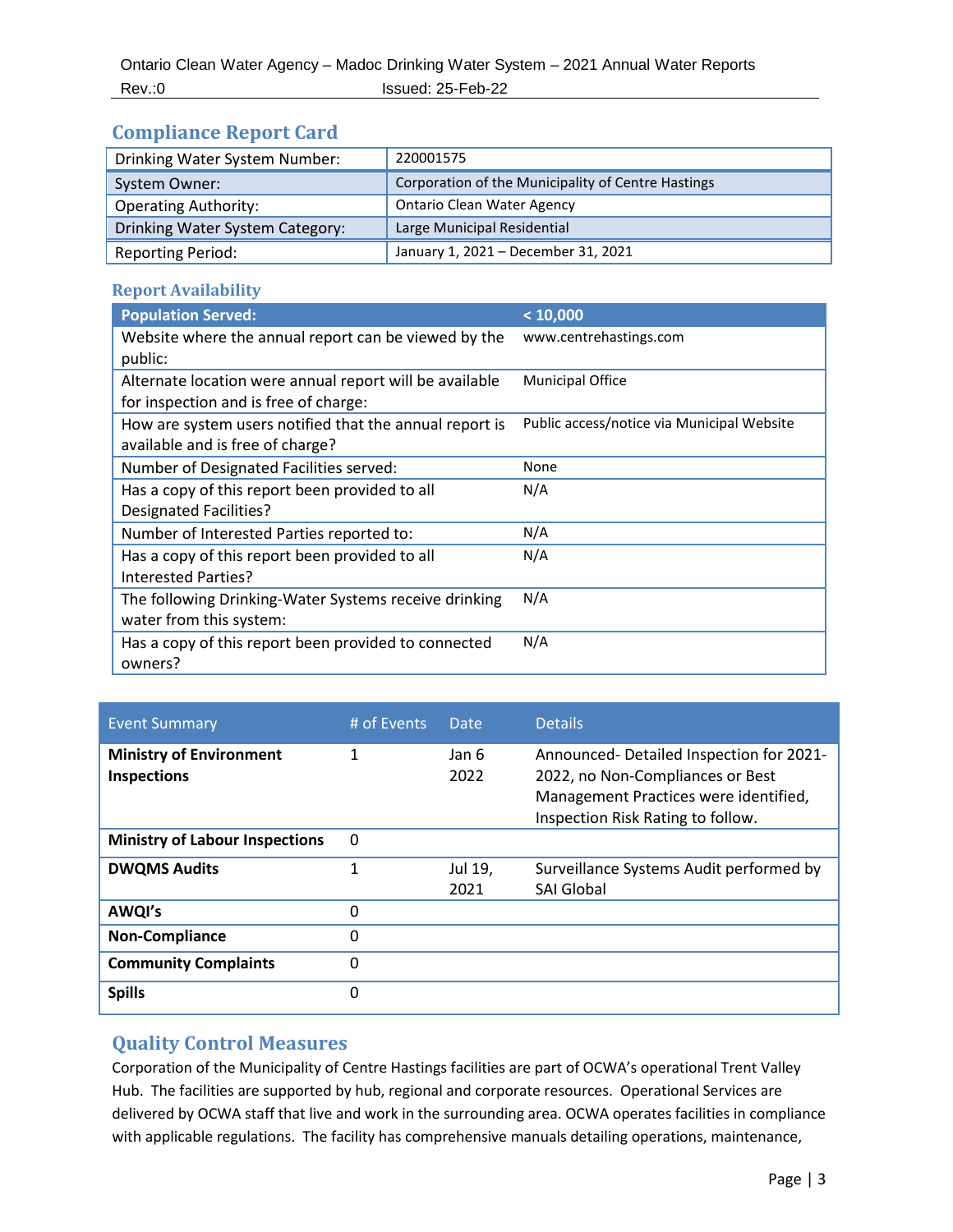instrumentation, and emergency procedures. All procedures are treated as active documents, with annual reviews.

OCWA has additional "Value Added" and operational support services that Corporation of the Municipality of Centre Hastings benefits from including:

- Access to a network of operational compliance and support experts at the regional and corporate level, as well as affiliated programs that include the following:
	- o Quality & Environmental Management System, Occupational Health & Safety System and an internal compliance audit system.
	- o PDM (WISKI) facility operating information repository, which consolidates field data, online instrumentation, and electronic receipt of lab test results for reporting, tracking and analysis.
	- o Work Management System (WMS) tracks and reports maintenance activities, and creates predictive and preventative reports.
	- o Outpost 5 wide-area SCADA system allows for process optimization and data logging, process trending, remote alarming and optimization of staff time.
- Client reporting which includes operational data, equipment inventory, financial statements, maintenance work orders, and capital status reports
- Site-Specific Contingency Plans and Standard Operating Procedures
- Use of accredited laboratories
- Access to a network of operational compliance and support experts at the hub, region and corporate level
- Additional support in response to unusual circumstances, and extra support in an emergency.
- Use of sampling schedules for external laboratory sampling

## <span id="page-3-0"></span>**System Process Description**

#### <span id="page-3-1"></span>**Raw Source**

Raw water source for the Madoc Drinking Water System are two groundwater wells. The Rollins Well (Well 3) is considered the main water supply well, while the Marmora Well (Well 4) is proposed as a secondary standby well.

#### <span id="page-3-2"></span>**Treatment**

Madoc Drinking Water System is a two well supply system, Well # 3– Rollins Street and Well #4 – Marmora Street. Both wells are considered to be groundwater under the direct influence of surface water (GUDI).

Well #3 treatment system consists of a dual train cartridge filtration system and an ultraviolet light system for primary treatment and sodium hypochlorite as the secondary disinfectant. Well #3 is equipped with on-line alarmed continuous analyzers for treated water free chlorine residual and turbidity.

The Well #4 treatment system consists of a dual train cartridge filtration system and an ultraviolet light system along with an arsenic removal system. The primary disinfection process consists of the cartridge filtration system and ultraviolet system while sodium hypochlorite is the secondary disinfectant. Well #4 is equipped with on-line alarmed continuous analyzers for treated water free chlorine residual and turbidity.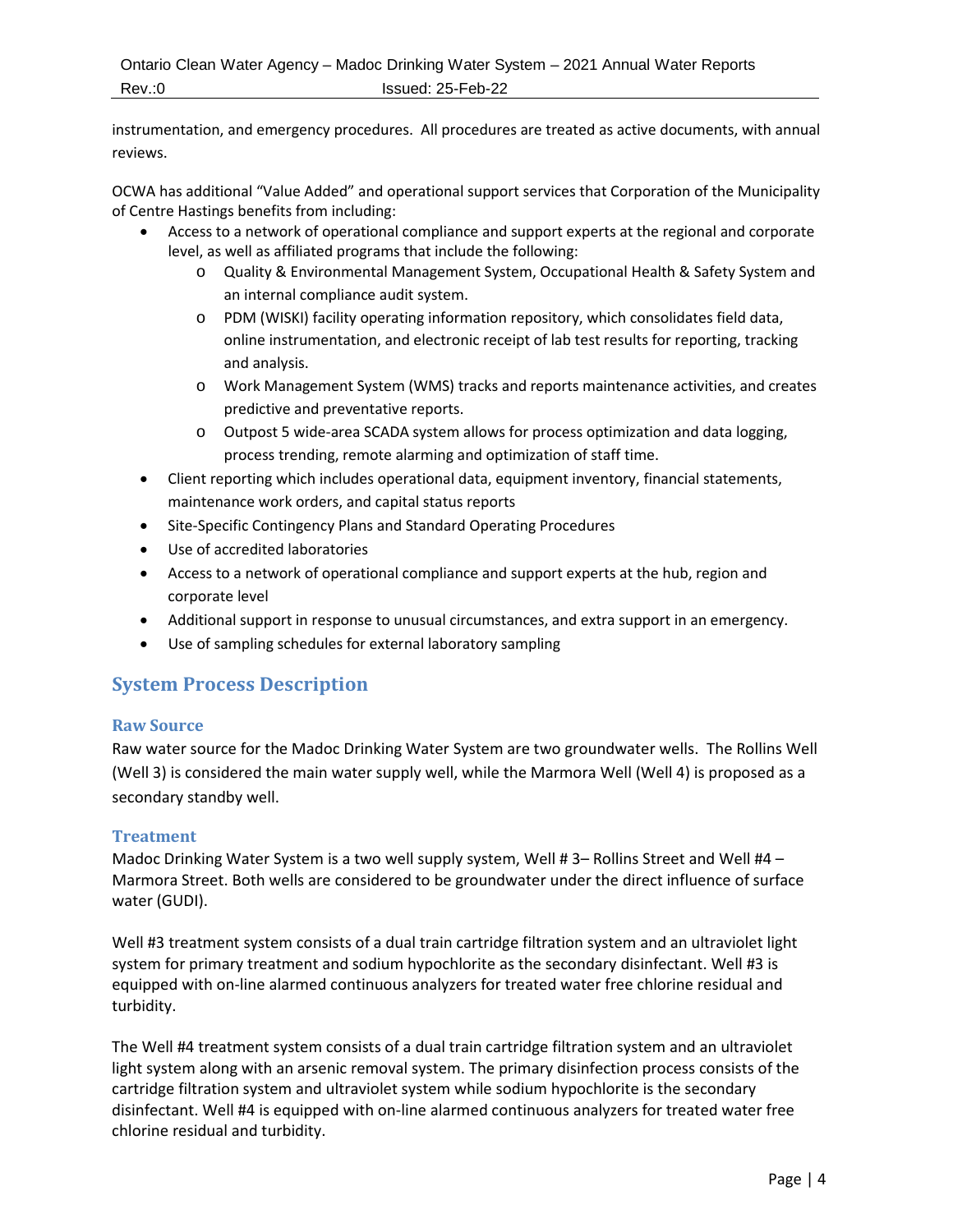Distribution free chlorine residual is continuously monitored with an on-line alarmed chlorine analyzer. Both facilities contain a well pump lock out system in the case disinfection failure.

Well #2 was decommissioned in August 2020 and is no longer operational.

#### <span id="page-4-0"></span>**Treatment Chemicals used during the reporting year:**

| Chemical Name       | Use                 | Supplier         |
|---------------------|---------------------|------------------|
| Sodium Hypochlorite | <b>Disinfection</b> | Jutzi & Brenntag |

## <span id="page-4-1"></span>**Summary of Non-Compliance**

#### <span id="page-4-2"></span>**Non-Compliance Identified in a Ministry Inspection:**

Ministry of Environment Inspection Rating: N/A

| Legislation | requirement(s) system failed to<br>meet | duration of the failure<br>(i.e. date(s)) | Corrective Action | <b>Status</b> |
|-------------|-----------------------------------------|-------------------------------------------|-------------------|---------------|
|             |                                         |                                           |                   |               |

#### <span id="page-4-3"></span>**Adverse Water Quality Incidents**

|      |       | Cause     |        |                  |                         |
|------|-------|-----------|--------|------------------|-------------------------|
| Date | AWQI# | Parameter | Result | Exceedance<br>οt | Corrective Action Taken |
| N/A  |       |           |        |                  |                         |

#### <span id="page-4-4"></span>**Non-Compliance**

| Legislation | requirement(s) system failed to meet | duration of<br>the failure | Corrective Action | <b>Status</b> |
|-------------|--------------------------------------|----------------------------|-------------------|---------------|
| N/A         |                                      |                            |                   |               |

#### <span id="page-4-5"></span>**Flows**

The Madoc Drinking Water System has a rated capacity for Rollins Street Pump house - 1,469m<sup>3</sup>/day and Marmora Street Pump house - 1470m<sup>3</sup>/day. Additional flow data can be found under the Water Taking and Transfer Data.

#### <span id="page-4-6"></span>**Raw Water Flows**

The Raw Water flows are regulated under the Permit to Take Water.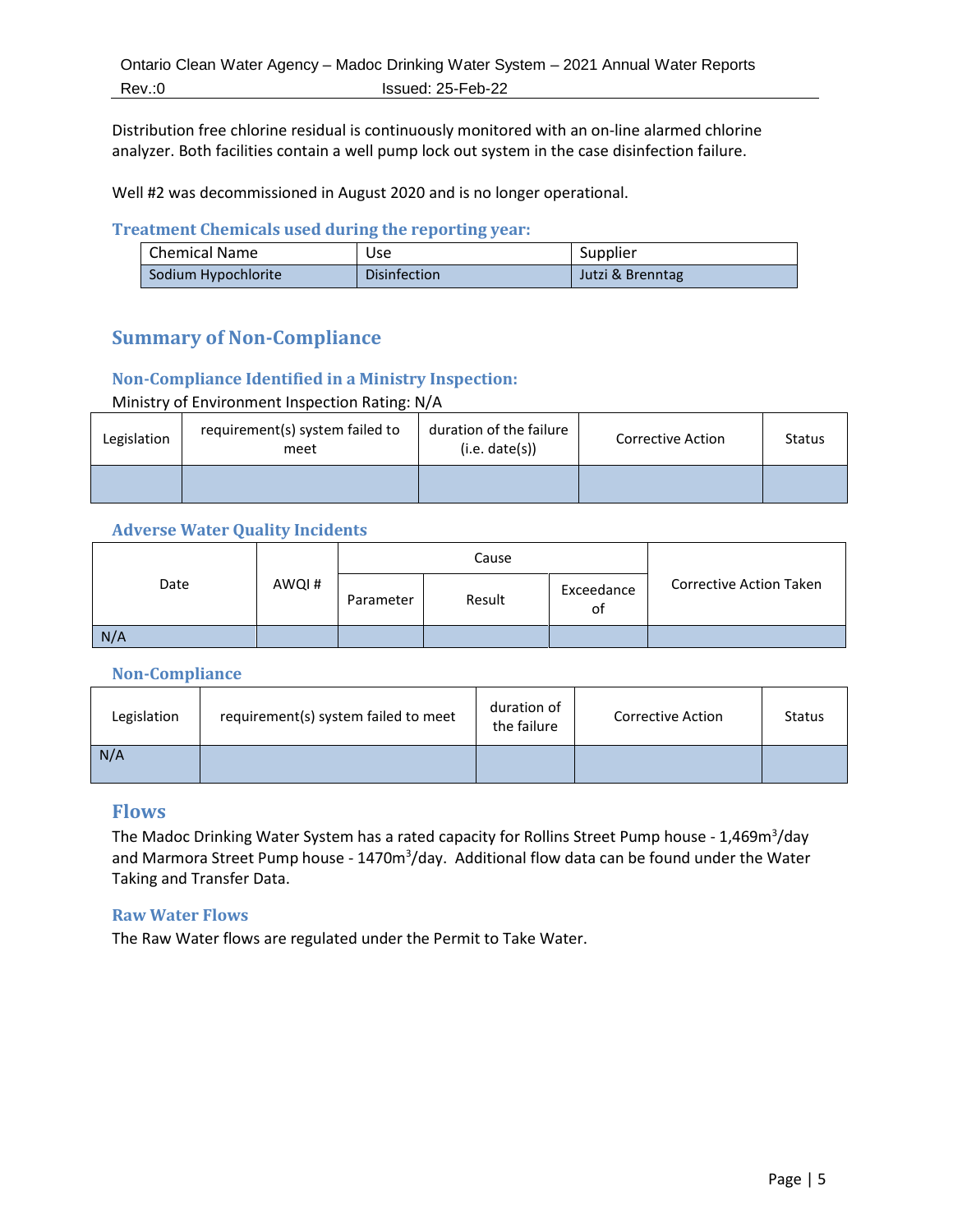#### *Raw Water Volume Taken: RW3*



The above table shows there were spikes in instantaneous peak flow rate (L/min) and max flow rate these occurrences were caused during pump start-up/pump to waste. The Peak Flow rate was increased in May 2021 during scheduled flow meter calibrations.

#### *Raw Water Daily Rate of Taking: RW4*



The above table shows there were spikes in instantaneous peak flow rate (L/min) and max flow rate these occurrences were caused during pump start-up/pump to waste. The Peak Flow rate was increased in May 2021 during scheduled flow meter calibrations.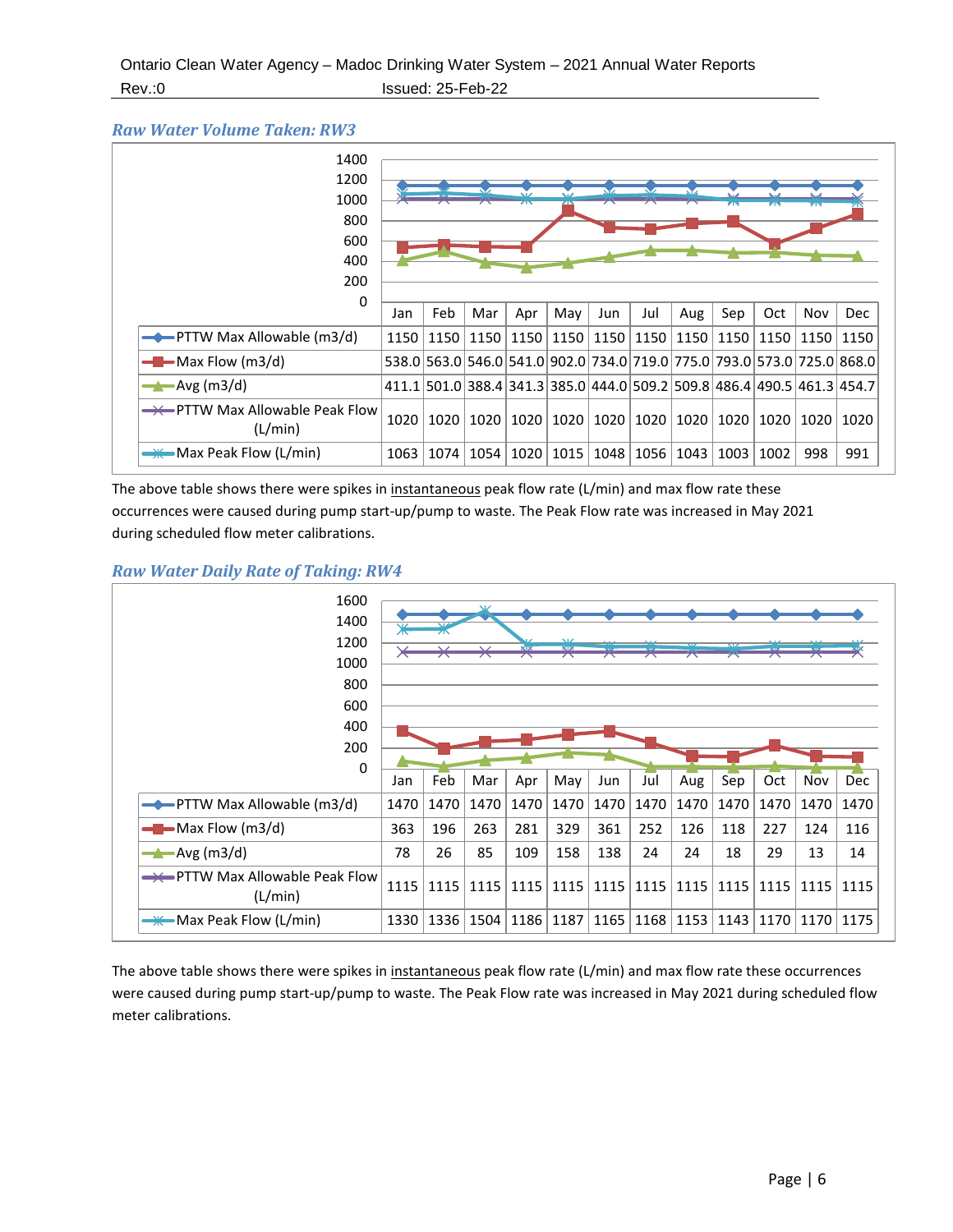#### *Treated Water Flows - TW3*

The Treated Water flows are regulated under the Municipal Drinking Water License.



#### <span id="page-6-0"></span>*Treated Water Flows – TW4*

The Treated Water flows are regulated under the Municipal Drinking Water License.



#### **Regulatory Sample Results Summary**

- $RW3 =$ Raw Water Well 3
- TW3 = Treated Water Well 3
- RW4 = Raw Water Well 4
- TW4 = Treated Water Well 4
- DW = Distribution Water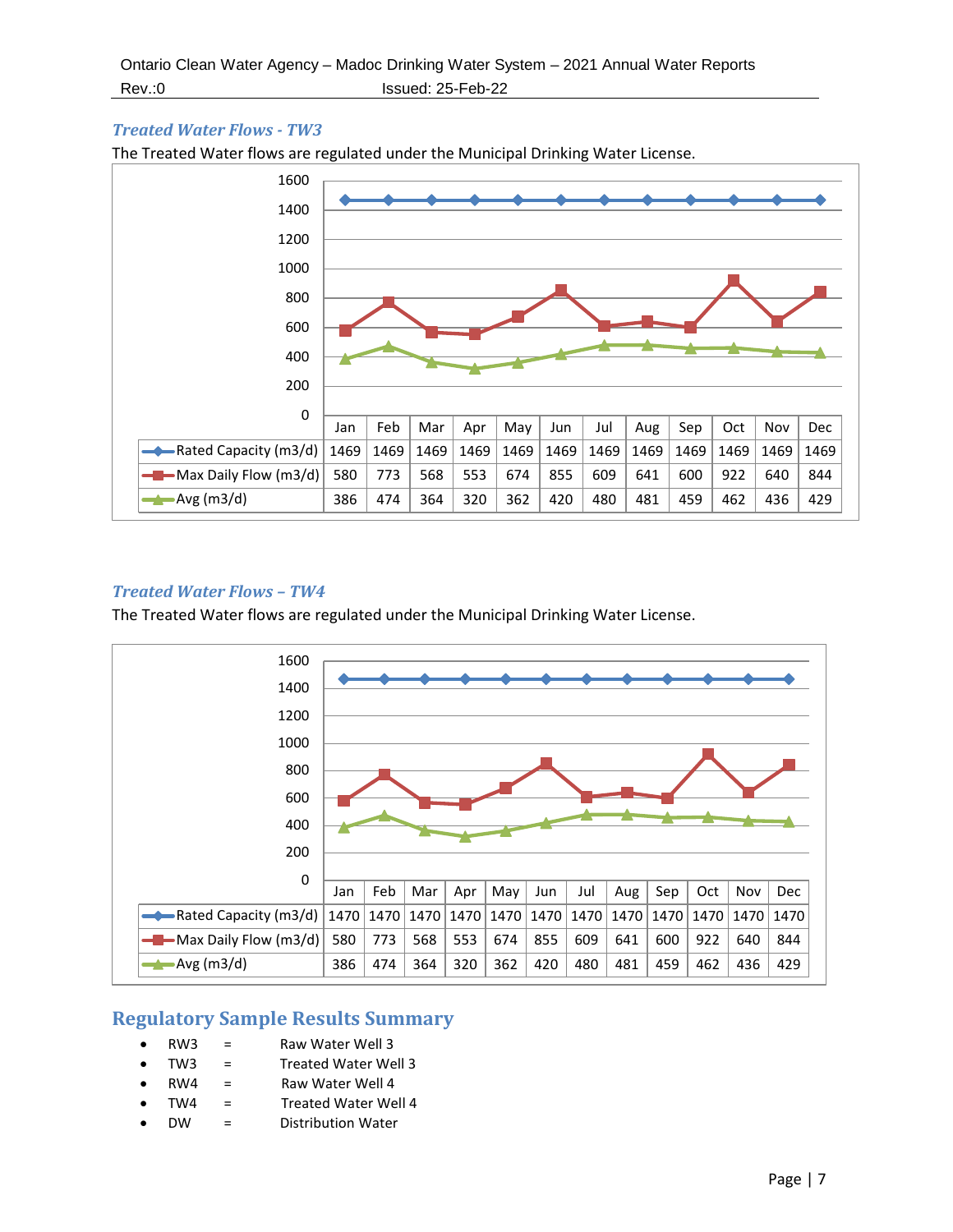#### <span id="page-7-0"></span>**Microbiological Testing**

| <b>Location</b>   | <b>Number of</b><br><b>Samples</b> | E. Coli Results<br>(min) - (max) | <b>Total Coliform</b><br><b>Results</b><br>$(min) - (max)$ | <b>Number of</b><br><b>HPC</b><br><b>Samples</b> | <b>HPC Results</b><br>$(min) - (max)$ |
|-------------------|------------------------------------|----------------------------------|------------------------------------------------------------|--------------------------------------------------|---------------------------------------|
| $Raw - RW3$       | 52                                 | $0 - 4$                          | $0 - 93$                                                   | $\sim$                                           | $\sim$                                |
| $Raw - RWA$       | 52                                 | $0 - 0$                          | $0 - 50$                                                   | $\sim$                                           | $\sim$                                |
| Treated - TW3     | 52                                 | $0 - 0$                          | $0 - 0$                                                    | 52                                               | $0 - 1$                               |
| Treated-TW4       | $51*$                              | $0 - 0$                          | $0 - 0$                                                    | 2                                                | $0 - 27$                              |
| Distribution - DW | 130                                | $0 - 0$                          | $0 - 0$                                                    | 130                                              | $0 - 17$                              |

<span id="page-7-1"></span>\* Well 4 was officially online as of the second weekend of January 2021. It was originally placed online November 2020 but there were some modifications required before being placed into full operation.

#### **Operational Testing**

#### *On-Line*

| <b>Parameter</b>                                  | <b>Range of Results</b><br>$(min# - max #)$ |
|---------------------------------------------------|---------------------------------------------|
| Turbidity, Well #3 Filter Effluent Train #1 (NTU) | $0.00 - 2.00$ NTU*                          |
| Turbidity, Well #3 Filter Effluent Train #2 (NTU) | $0.00 - 2.00$ NTU*                          |
| Chlorine, Well #3 Treated                         | $0.00 - 4.98$ mg/L <sup>*</sup>             |
| Total Chlorine, Distribution                      | $0.00 - 4.90$ mg/L <sup>*</sup>             |
| Free Chlorine, Distribution                       | $0.00 - 4.07$ mg/L                          |
| Turbidity, Well #4 Filter Effluent Train #1 (NTU) | $0.00 - 5.00$ NTU*                          |
| Turbidity, Well #4 Filter Effluent Train #2 (NTU) | $0.00 - 5.00$ NTU*                          |
| Chlorine, Well #4 Treated                         | $0.00 - 4.99$ mg/L <sup>*</sup>             |
| <b>Distribution Total Chlorine</b>                | 0.00-4.90 mg/L*                             |

**\*** Instrument spikes and dips recorded by on-line instrumentation were a result of air bubbles and various maintenance and calibration activities. Power interruptions may also cause an instrument reading to drop to zero. All events are reviewed for compliance with O. Reg. 170/03 and if warranted, are reported to the Ministry of Environment as Adverse Water Quality Incidents.

#### *In-House*

<span id="page-7-2"></span>

| <b>Parameter</b>                    | # of grab<br>samples<br>taken | <b>Range of Results</b><br>$(min# - max #)$ |
|-------------------------------------|-------------------------------|---------------------------------------------|
| Raw Water Turbidity grabs - Well 3  | 14                            | $0.11 - 11$ NTU                             |
| Raw Water UVT grabs - Well 3        | 12                            | $96.20 - 96.70 %$                           |
| Raw Water Turbidity grabs - Well 4  | 12                            | $0.22 - 0.31$ NTU                           |
| Raw Water UVT grabs - Well 4        | 12                            | $95.90 - 96.40 %$                           |
| Well #3 Treated Water Free Chlorine | 52                            | $1.33 - 2.8$ mg/L                           |
| Well #4 Treated Water Free Chlorine | 53                            | $1.22 - 2.2$ mg/L                           |
| Distribution Free Chlorine          | 134                           | $0.63 - 2.4$ mg/L                           |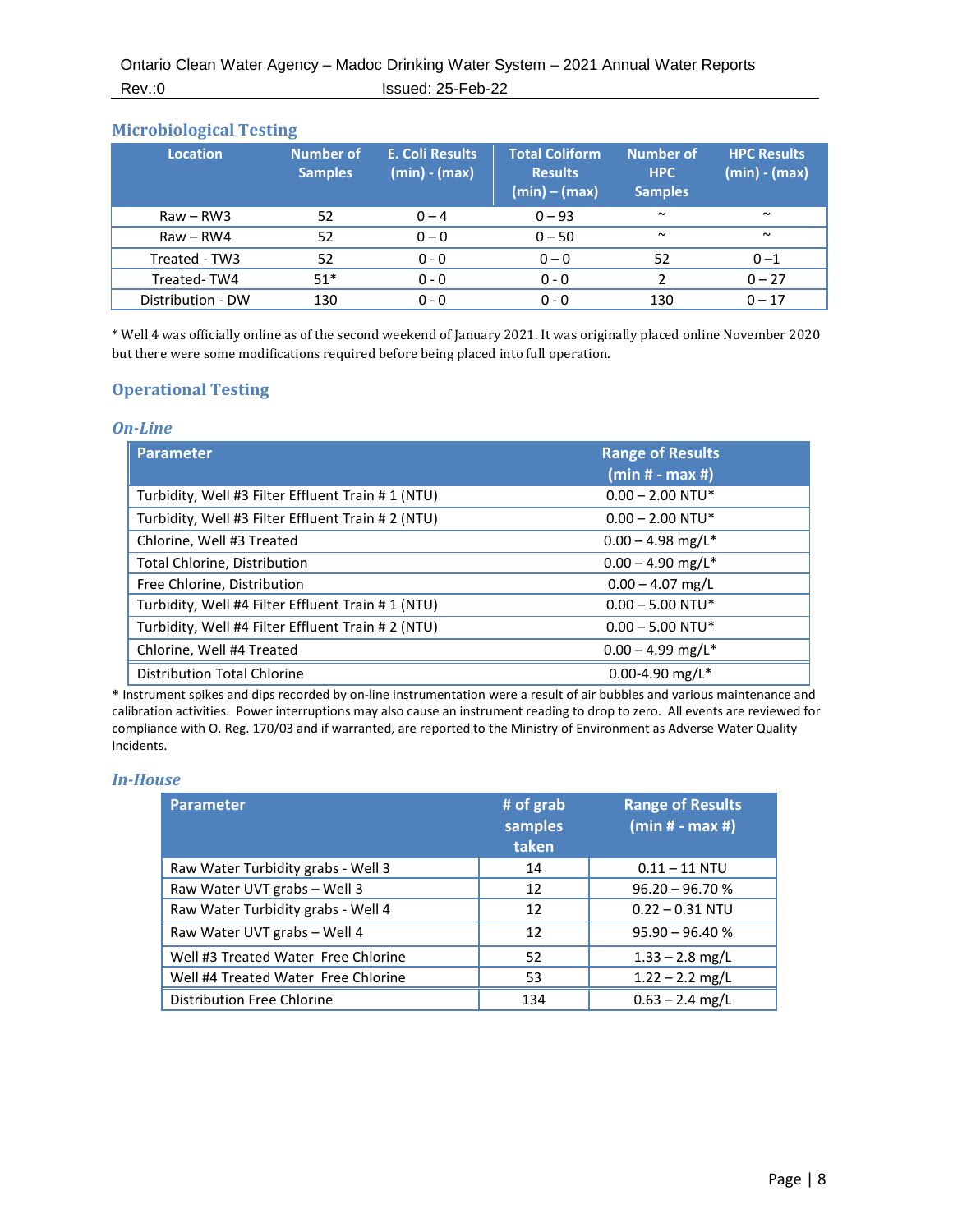Additional Legislated Samples

| <b>Date of Legal</b><br><b>Instrument issued</b>              | <b>Parameter</b>                      | <b>Sample</b><br><b>Location</b>                   | # of grab samples<br>taken | <b>Range of Results</b><br>$(min# - max #)$ |
|---------------------------------------------------------------|---------------------------------------|----------------------------------------------------|----------------------------|---------------------------------------------|
| MDWL: 153-101<br><b>Drinking Water Health</b>                 | Antimony (ug/L)                       | RW <sub>3</sub>                                    | 2                          | $0-0$                                       |
| <b>Related Parameters</b>                                     |                                       | RW <sub>4</sub>                                    | 34                         | $0.6 - 24.1$                                |
|                                                               |                                       | TW <sub>3</sub>                                    | $\mathbf{1}$               | 0.90                                        |
|                                                               |                                       | TW <sub>4</sub>                                    | 35                         | $0.60 - 0.90$                               |
|                                                               |                                       | <b>DW</b>                                          | 1                          | 1.10                                        |
| <b>MDWL: 153-101</b>                                          | Organic Nitrogen (mg/L)               | RW <sub>3</sub>                                    | 4                          | $0.05 - 0.05$                               |
| <b>Drinking Water Non-Health</b><br><b>Related Parameters</b> |                                       | RW4                                                | n/a                        |                                             |
|                                                               | Dissolved Organic Carbon (mg/L)       | RW <sub>3</sub>                                    | 4                          | $1.0 - 2.0$                                 |
|                                                               |                                       | RW4                                                | n/a                        |                                             |
|                                                               | Ammonia (mg/L)                        | RW4                                                | 4                          | $0.04 - 0.05$                               |
|                                                               | Arsenic                               | RW4                                                | 37                         | $3.7 - 8.7$                                 |
|                                                               |                                       | TW4                                                | 36                         | $0.20 - 7.60$                               |
| <b>Additional Samples</b>                                     | Total Kjeldahl Nitrogen (N)<br>(mg/L) | RW <sub>3</sub>                                    | 4                          | $0.05 - 0.06$                               |
|                                                               | Total Ammonia Nitrogen (mg/L)         | RW <sub>3</sub>                                    | 4                          | $0.4 - 0.04$                                |
|                                                               | Fluoride                              | <b>TW</b><br>Fluoride is not used at this facility |                            |                                             |

<span id="page-8-0"></span>The MDWL and DWWP were updated on April 7th, 2021. Antimony is to be sampled Quarterly and Arsenic to be sampled Monthly under the newly issued MDWL and DWWP at Well 4.

#### **Lead Sampling**

The Lead Sampling Program is required under O.Reg 170/03. This system qualified for the plumbing exemption. This facility is on a reduced sampling schedule and lead is sampled every 36 months, the last samples were taken in 2019.

<span id="page-8-1"></span>

| <b>Location</b> | <b>Date</b>   | <b>Lead</b><br>(ug/L) | pH          | Alkalinity (mg/L)<br>as CACO3 |
|-----------------|---------------|-----------------------|-------------|-------------------------------|
|                 | Limits/Ranges | 10.0                  | $6.5 - 8.5$ | 30-500                        |
| Hydrant #82     | 15-Mar-21     | 0.15                  | 7.60        | 325                           |
| Hydrant #78     | 15-Mar-21     | 0.14                  | 7.53        | 331                           |
| Hydrant #78     | 13-Sept-21    | 0.28                  | 8.14        | 330                           |
| Hydrant #82     | 13-Sept-21    | 0.12                  | 8.14        | 331                           |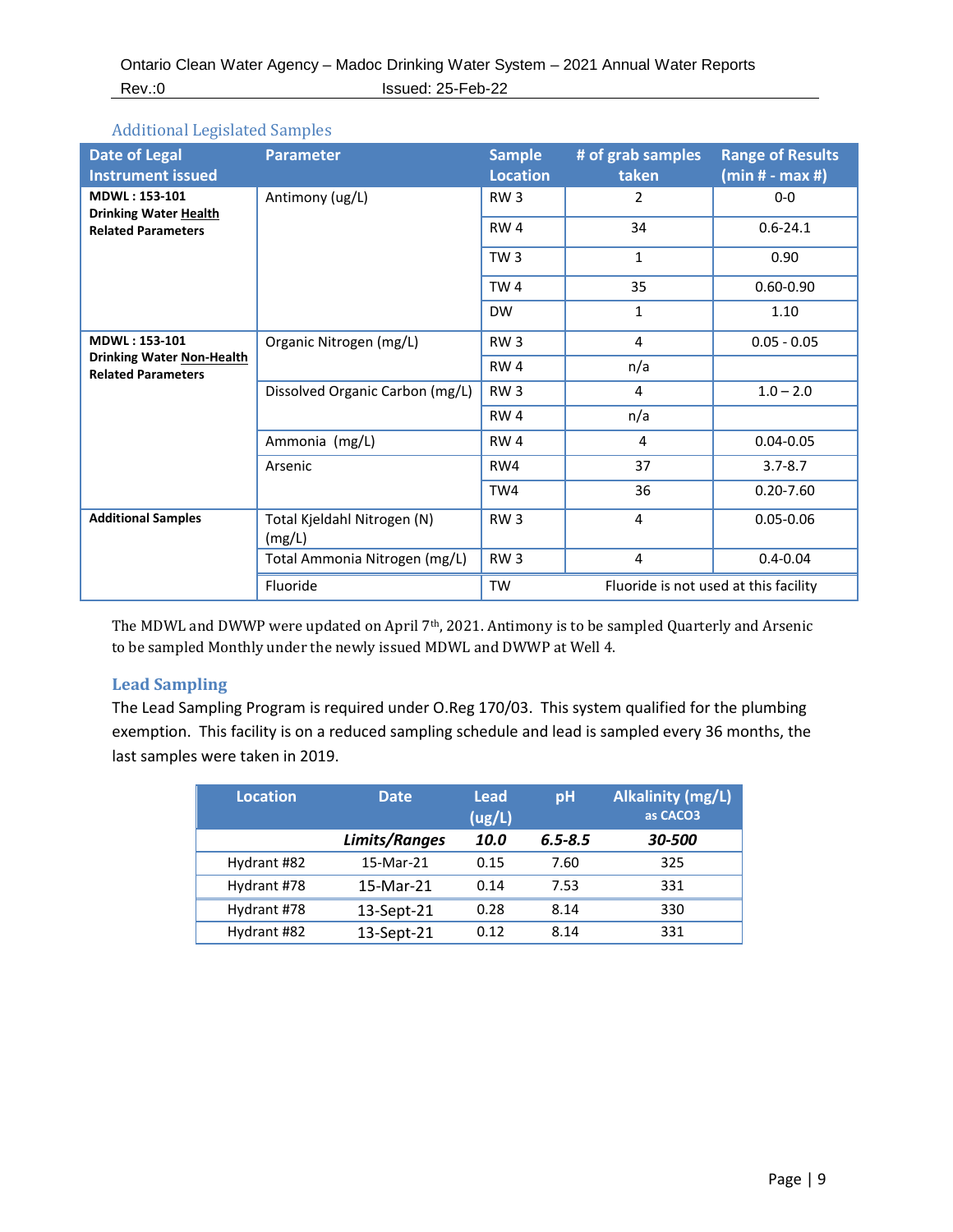#### **Inorganic Parameters**

- MAC = Maximum Allowable Concentration as per O.Reg 169/03
- BDL = Below the laboratory detection level
- Fluoride and Sodium are only required to be tested every 60 months.

| <b>Parameter</b>             | <b>Sample Date</b> | <b>Result Value</b>                                                         | <b>MAC</b> | <b>Exceedance</b> |                   |
|------------------------------|--------------------|-----------------------------------------------------------------------------|------------|-------------------|-------------------|
|                              |                    |                                                                             |            | <b>MAC</b>        | $\frac{1}{2}$ MAC |
| Antimony: Sb (ug/L) - TW3    | 2021/03/08         | 0.9                                                                         | 6.0        | No                | No                |
| Antimony: Sb (ug/L) - TW4    | 2021/10/27         | <mdl0.6< th=""><th>6.0</th><th><b>No</b></th><th><b>No</b></th></mdl0.6<>   | 6.0        | <b>No</b>         | <b>No</b>         |
| Arsenic: As (ug/L) - TW3     | 2021/03/08         | 2.4                                                                         | 10.0       | No                | No                |
| Arsenic: As (ug/L) - TW4     | 2021/12/08         | 2.4                                                                         | 10.0       | <b>No</b>         | <b>No</b>         |
| Barium: Ba (ug/L) - TW3      | 2021/03/08         | 161.0                                                                       | 1000.0     | No                | No                |
| Barium: Ba (ug/L) - TW4      | 2021/03/08         | 5.45                                                                        |            | <b>No</b>         | <b>No</b>         |
| Boron: B (ug/L) - TW3        | 2021/03/08         | 27.0                                                                        | 5000.0     | No                | No                |
| Boron: B (ug/L) - TW4        | 2021/03/08         | 18.0                                                                        |            | <b>No</b>         | <b>No</b>         |
| Cadmium: Cd (ug/L) - TW3     | 2021/03/08         | 0.134                                                                       | 5.0        | No                | No                |
| Cadmium: Cd (ug/L) - TW4     | 2021/03/08         | 0.003                                                                       |            | <b>No</b>         | No                |
| Chromium: Cr (ug/L) - TW3    | 2021/03/08         | 0.27                                                                        | 50.0       | No                | No                |
| Chromium: Cr (ug/L) - TW4    | 2021/03/08         | 0.2                                                                         |            | <b>No</b>         | <b>No</b>         |
| Mercury: Hg (ug/L) - TW3     | 2021/03/08         | <mdl 0.01<="" th=""><th>1.0</th><th>No</th><th>No</th></mdl>                | 1.0        | No                | No                |
| Mercury: Hg (ug/L) - TW4     | 2021/03/08         | <mdl 0.01<="" th=""><th></th><th><b>No</b></th><th><b>No</b></th></mdl>     |            | <b>No</b>         | <b>No</b>         |
| Selenium: Se (ug/L) - TW3    | 2021/03/08         | 0.48                                                                        | 50.0       | No                | No                |
| Selenium: Se (ug/L) - TW4    | 2021/03/08         | 0.34                                                                        |            | <b>No</b>         | <b>No</b>         |
| Uranium: U (ug/L) - TW3      | 2021/03/08         | 1.16                                                                        | 20.0       | No                | No                |
| Uranium: U (ug/L) - TW4      | 2021/03/08         | 0.114                                                                       |            | <b>No</b>         | No                |
| <b>Additional Inorganics</b> |                    |                                                                             |            |                   |                   |
| Nitrite (mg/L) - TW3         | 2021/01/11         | <mdl 0.003<="" th=""><th>1.0</th><th><b>No</b></th><th><b>No</b></th></mdl> | 1.0        | <b>No</b>         | <b>No</b>         |
| Nitrite (mg/L) - TW3         | 2021/04/12         | <mdl 0.003<="" th=""><th>1.0</th><th>No</th><th>No</th></mdl>               | 1.0        | No                | No                |
| Nitrite (mg/L) - TW3         | 2021/07/05         | <mdl 0.003<="" th=""><th>1.0</th><th><b>No</b></th><th><b>No</b></th></mdl> | 1.0        | <b>No</b>         | <b>No</b>         |
| Nitrite (mg/L) - TW3         | 2021/10/12         | <mdl 0.003<="" th=""><th>1.0</th><th>No</th><th>No</th></mdl>               | 1.0        | No                | No                |
| Nitrite (mg/L) - TW4         | 2021/01/11         | <mdl 0.003<="" th=""><th>1.0</th><th><b>No</b></th><th><b>No</b></th></mdl> | 1.0        | <b>No</b>         | <b>No</b>         |
| Nitrite (mg/L) - TW4         | 2021/04/12         | <mdl 0.003<="" th=""><th>1.0</th><th>No</th><th>No</th></mdl>               | 1.0        | No                | No                |
| Nitrite (mg/L) - TW4         | 2021/07/05         | <mdl 0.003<="" th=""><th>1.0</th><th><b>No</b></th><th>No</th></mdl>        | 1.0        | <b>No</b>         | No                |
| Nitrite (mg/L) - TW4         | 2021/10/12         | <mdl 0.003<="" th=""><th>1.0</th><th>No</th><th>No</th></mdl>               | 1.0        | No                | No                |
| Nitrate (mg/L) - TW3         | 2021/01/11         | 2.58                                                                        | 10.0       | No                | No                |
| Nitrate (mg/L) - TW3         | 2021/04/12         | 2.02                                                                        | 10.0       | No                | No                |
| Nitrate (mg/L) - TW3         | 2021/07/05         | 2.04                                                                        | 10.0       | <b>No</b>         | <b>No</b>         |
| Nitrate (mg/L) - TW3         | 2021/10/12         | 3.08                                                                        | 10.0       | No                | No                |
| Nitrate (mg/L) - TW4         | 2021/01/11         | 0.669                                                                       | 10.0       | No                | <b>No</b>         |
| Nitrate (mg/L) - TW4         | 2021/04/12         | 1.05                                                                        | 10.0       | No                | No                |
| Nitrate (mg/L) - TW4         | 2021/07/05         | 2.91                                                                        | 10.0       | <b>No</b>         | <b>No</b>         |
| Nitrate (mg/L) - TW4         | 2021/10/12         | 1.72                                                                        | 10.0       | No                | No                |
| <b>60 Month Sampling</b>     |                    |                                                                             |            |                   |                   |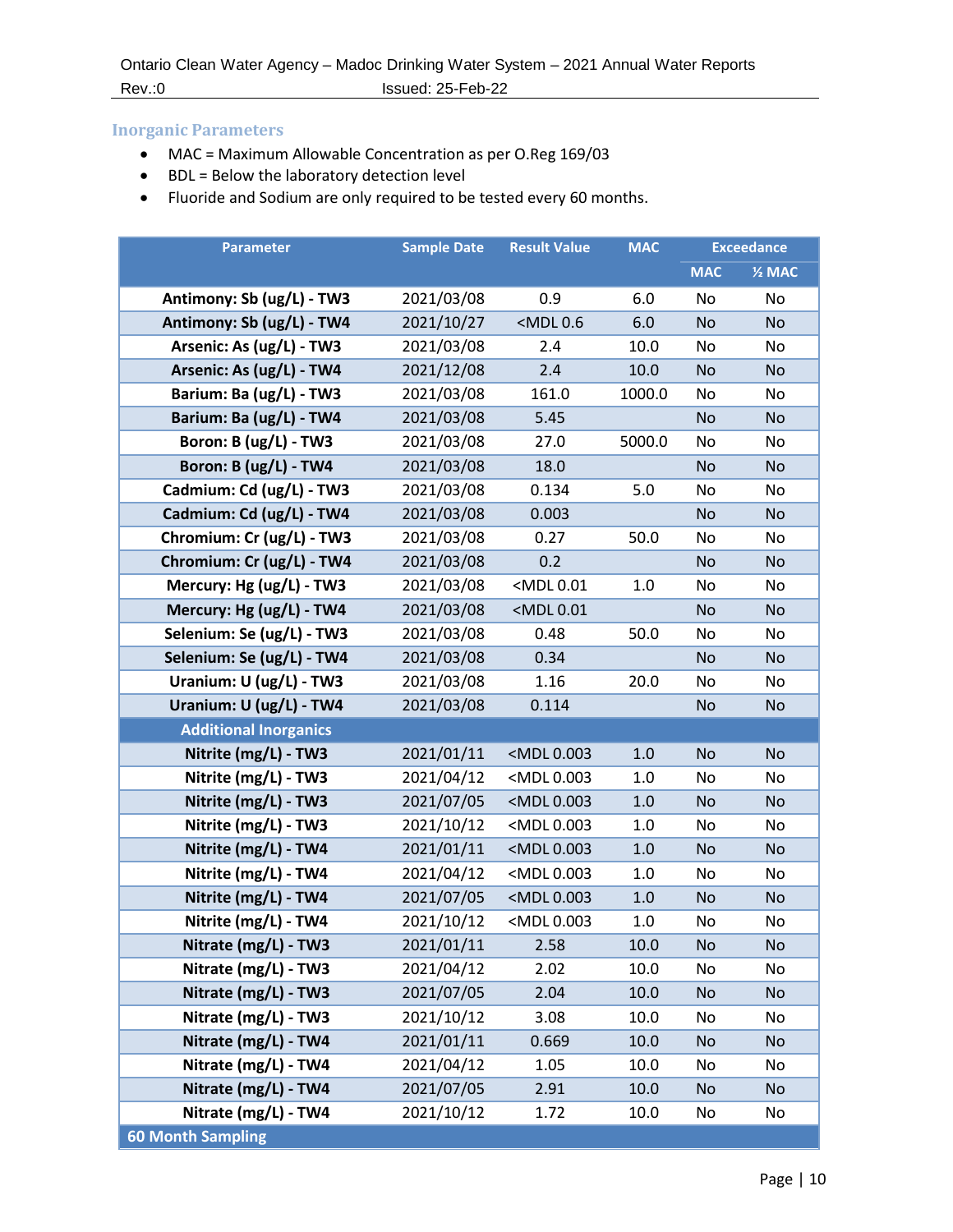Ontario Clean Water Agency – Madoc Drinking Water System – 2021 Annual Water Reports Rev.:0 Issued: 25-Feb-22

| Sodium(mg/L)-TW3   | 2018/07/25 | 63.7 | 20.0 | Yes. | Yes |  |
|--------------------|------------|------|------|------|-----|--|
| Fluoride(mg/L)-TW3 | 2018/06/25 | 0.45 | 1.50 | No   | No  |  |

**\*There is no "MAC" for Sodium. The aesthetic objective for sodium in drinking water is 200 mg/L. The local Medical Officer of Health should be notified when the sodium concentration exceeds 20 mg/L so that this information may be communicated to local physicians for their use with patients on sodium restricted diets.**

#### <span id="page-10-0"></span>**Organic Parameters**

- MAC = Maximum Allowable Concentration as per O.Reg 169/03
- BDL = Below the laboratory detection level

|                                                                  |            |                                                                              | <b>MAC</b> | <b>Exceedance</b> |                             |
|------------------------------------------------------------------|------------|------------------------------------------------------------------------------|------------|-------------------|-----------------------------|
| <b>Parameter</b>                                                 |            | <b>Sample Date</b><br><b>Result Value</b>                                    |            | <b>MAC</b>        | $\frac{1}{2}$<br><b>MAC</b> |
| Alachlor (ug/L) - TW3                                            | 2021/03/08 | <mdl 0.02<="" th=""><th>5.0</th><th>No</th><th>No</th></mdl>                 | 5.0        | No                | No                          |
| Alachlor (ug/L) - TW4                                            | 2021/03/08 | <mdl 0.02<="" th=""><th>5.0</th><th><b>No</b></th><th><b>No</b></th></mdl>   | 5.0        | <b>No</b>         | <b>No</b>                   |
| Atrazine + N-dealkylated metabolites (ug/L) -<br>TW <sub>3</sub> | 2021/03/08 | <mdl0.01< th=""><th>5.0</th><th>No</th><th>No</th></mdl0.01<>                | 5.0        | No                | No                          |
| Atrazine + N-dealkylated metabolites (ug/L) -<br>TW4             | 2021/03/08 | <mdl0.01< th=""><th>5.0</th><th><b>No</b></th><th><b>No</b></th></mdl0.01<>  | 5.0        | <b>No</b>         | <b>No</b>                   |
| Azinphos-methyl (ug/L) - TW3                                     | 2021/03/08 | <mdl0.05< th=""><th>20.0</th><th>No</th><th>No</th></mdl0.05<>               | 20.0       | No                | No                          |
| Azinphos-methyl (ug/L) - TW4                                     | 2021/03/08 | <mdl0.05< th=""><th>20.0</th><th><b>No</b></th><th><b>No</b></th></mdl0.05<> | 20.0       | <b>No</b>         | <b>No</b>                   |
| Benzene (ug/L) - TW3                                             | 2021/03/08 | <mdl 0.32<="" th=""><th>1.0</th><th>No</th><th>No</th></mdl>                 | 1.0        | No                | No                          |
| Benzene (ug/L) - TW4                                             | 2021/03/08 | <mdl 0.32<="" th=""><th>1.0</th><th><b>No</b></th><th>No</th></mdl>          | 1.0        | <b>No</b>         | No                          |
| Benzo(a)pyrene (ug/L) - TW3                                      | 2021/03/08 | <mdl0.004< th=""><th>0.01</th><th>No</th><th>No</th></mdl0.004<>             | 0.01       | No                | No                          |
| Benzo(a)pyrene (ug/L) - TW4                                      | 2021/03/08 | <mdl0.004< th=""><th>0.01</th><th><b>No</b></th><th>No</th></mdl0.004<>      | 0.01       | <b>No</b>         | No                          |
| Bromoxynil (ug/L) - TW3                                          | 2021/03/08 | <mdl 0.33<="" th=""><th>5.0</th><th>No</th><th>No</th></mdl>                 | 5.0        | No                | No                          |
| <b>Bromoxynil (ug/L) - TW4</b>                                   | 2021/03/08 | <mdl0.33< th=""><th>5.0</th><th><b>No</b></th><th><b>No</b></th></mdl0.33<>  | 5.0        | <b>No</b>         | <b>No</b>                   |
| Carbaryl (ug/L) - TW3                                            | 2021/03/08 | <mdl 0.05<="" th=""><th>90.0</th><th>No</th><th>No</th></mdl>                | 90.0       | No                | No                          |
| Carbaryl (ug/L) - TW4                                            | 2021/03/08 | <mdl 0.05<="" th=""><th>90.0</th><th><b>No</b></th><th>No</th></mdl>         | 90.0       | <b>No</b>         | No                          |
| Carbofuran (ug/L) - TW3                                          | 2021/03/08 | <mdl 0.01<="" th=""><th>90.0</th><th>No</th><th>No</th></mdl>                | 90.0       | No                | No                          |
| Carbofuran (ug/L) - TW4                                          | 2021/03/08 | <mdl 0.01<="" th=""><th>90.0</th><th><b>No</b></th><th>No</th></mdl>         | 90.0       | <b>No</b>         | No                          |
| Carbon Tetrachloride (ug/L) - TW3                                | 2021/03/08 | <mdl0.17< th=""><th>2.0</th><th>No</th><th>No</th></mdl0.17<>                | 2.0        | No                | No                          |
| Carbon Tetrachloride (ug/L) - TW4                                | 2021/03/08 | <mdl 0.17<="" th=""><th>2.0</th><th><b>No</b></th><th><b>No</b></th></mdl>   | 2.0        | <b>No</b>         | <b>No</b>                   |
| Chlorpyrifos (ug/L) - TW3                                        | 2021/03/08 | <mdl 0.02<="" th=""><th>90.0</th><th>No</th><th>No</th></mdl>                | 90.0       | No                | No                          |
| Chlorpyrifos (ug/L) - TW4                                        | 2021/03/08 | <mdl 0.02<="" th=""><th>90.0</th><th><b>No</b></th><th>No</th></mdl>         | 90.0       | <b>No</b>         | No                          |
| Diazinon (ug/L) - TW3                                            | 2021/03/08 | <mdl 0.02<="" th=""><th>20.0</th><th>No</th><th>No</th></mdl>                | 20.0       | No                | No                          |
| Diazinon (ug/L) - TW4                                            | 2021/03/08 | <mdl 0.02<="" th=""><th>20.0</th><th><b>No</b></th><th>No</th></mdl>         | 20.0       | <b>No</b>         | No                          |
| Dicamba (ug/L) - TW3                                             | 2021/03/08 | $<$ MDL $0.2$                                                                | 120.0      | No                | No                          |
| Dicamba (ug/L) - TW4                                             | 2021/03/08 | <mdl0.2< th=""><th>120.0</th><th><b>No</b></th><th>No</th></mdl0.2<>         | 120.0      | <b>No</b>         | No                          |
| 1,2-Dichlorobenzene (ug/L) - TW3                                 | 2021/03/08 | <mdl0.41< th=""><th>200.0</th><th>No</th><th>No</th></mdl0.41<>              | 200.0      | No                | No                          |
| 1,2-Dichlorobenzene (ug/L) - TW4                                 | 2021/03/08 | <mdl0.41< th=""><th>200.0</th><th><b>No</b></th><th>No</th></mdl0.41<>       | 200.0      | <b>No</b>         | No                          |
| 1,4-Dichlorobenzene (ug/L) - TW3                                 | 2021/03/08 | <mdl 0.36<="" th=""><th>5.0</th><th>No</th><th>No</th></mdl>                 | 5.0        | No                | No                          |
| 1,4-Dichlorobenzene (ug/L) - TW4                                 | 2021/03/08 | <mdl 0.36<="" th=""><th>5.0</th><th><b>No</b></th><th>No</th></mdl>          | 5.0        | <b>No</b>         | No                          |
| 1,2-Dichloroethane (ug/L) - TW3                                  | 2021/03/08 | <mdl 0.35<="" th=""><th>5.0</th><th>No</th><th>No</th></mdl>                 | 5.0        | No                | No                          |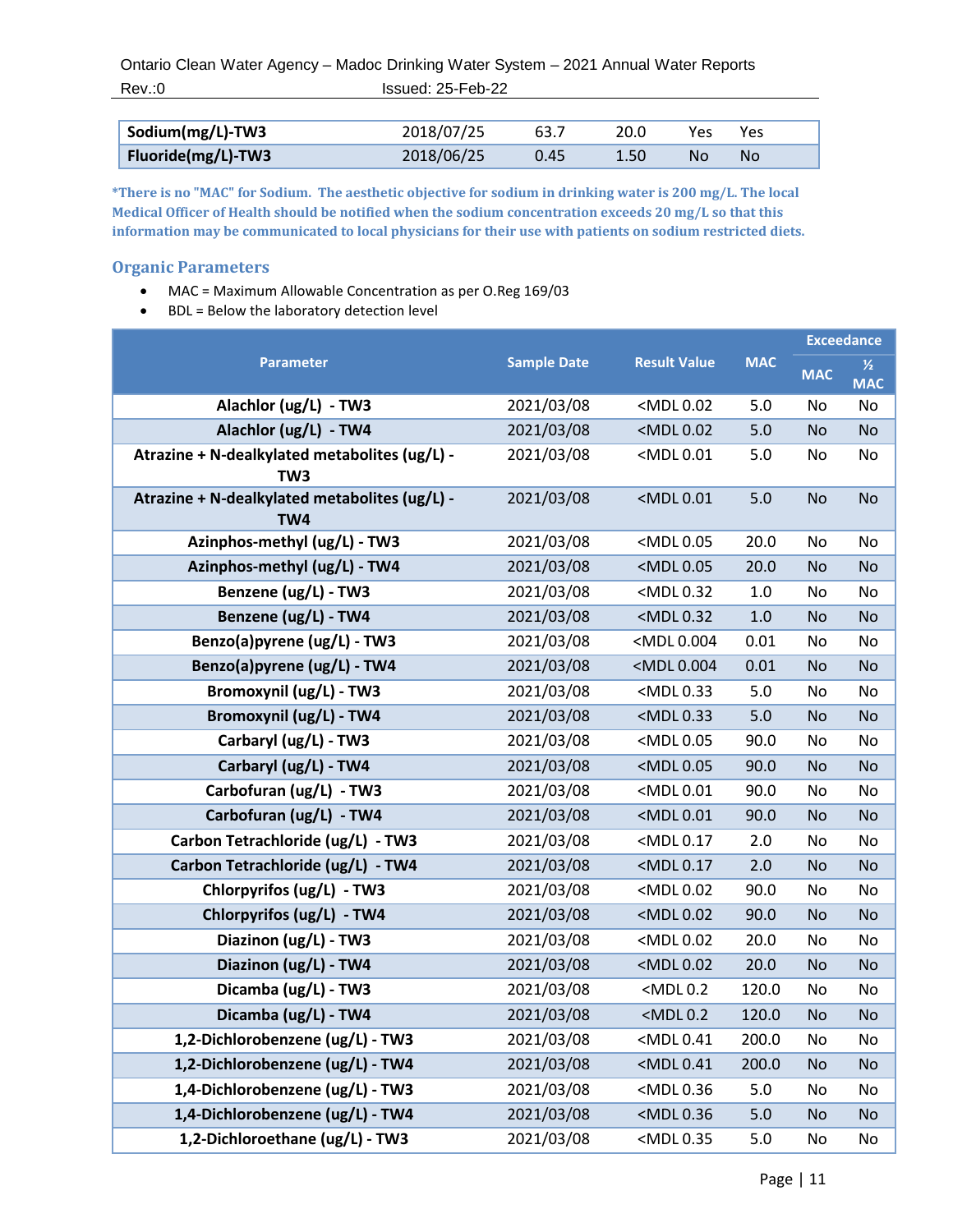| 2021/03/08 | <mdl 0.35<="" th=""><th>5.0</th><th><b>No</b></th><th><b>No</b></th></mdl>    | 5.0   | <b>No</b> | <b>No</b> |
|------------|-------------------------------------------------------------------------------|-------|-----------|-----------|
| 2021/03/08 | <mdl0.33< th=""><th>14.0</th><th>No</th><th>No</th></mdl0.33<>                | 14.0  | No        | No        |
| 2021/03/08 | <mdl 0.33<="" th=""><th>14.0</th><th><b>No</b></th><th><b>No</b></th></mdl>   | 14.0  | <b>No</b> | <b>No</b> |
| 2021/03/08 | <mdl0.35< th=""><th>50.0</th><th>No</th><th>No</th></mdl0.35<>                | 50.0  | No        | No        |
| 2021/03/08 | <mdl 0.35<="" th=""><th>50.0</th><th><b>No</b></th><th><b>No</b></th></mdl>   | 50.0  | <b>No</b> | <b>No</b> |
| 2021/03/08 | <mdl 0.15<="" th=""><th>900.0</th><th>No</th><th>No</th></mdl>                | 900.0 | No        | No        |
| 2021/03/08 | <mdl 0.15<="" th=""><th>900.0</th><th><b>No</b></th><th>No</th></mdl>         | 900.0 | <b>No</b> | No        |
| 2021/03/08 | <mdl0.19< th=""><th>100.0</th><th>No</th><th>No</th></mdl0.19<>               | 100.0 | No        | No        |
| 2021/03/08 | <mdl0.19< th=""><th>100.0</th><th><b>No</b></th><th><b>No</b></th></mdl0.19<> | 100.0 | <b>No</b> | <b>No</b> |
|            | $<$ MDL $0.4$                                                                 | 9.0   | No        | No        |
|            | $<$ MDL $0.4$                                                                 | 9.0   | No        | No        |
| 2021/03/08 | <mdl0.06< th=""><th>20.0</th><th>No</th><th>No</th></mdl0.06<>                | 20.0  | No        | No        |
| 2021/03/08 | <mdl0.06< th=""><th>20.0</th><th><b>No</b></th><th><b>No</b></th></mdl0.06<>  | 20.0  | <b>No</b> | <b>No</b> |
| 2021/03/08 | <mdl 1.0<="" th=""><th>70.0</th><th>No</th><th>No</th></mdl>                  | 70.0  | No        | No        |
| 2021/03/08 | <mdl 1.0<="" th=""><th>70.0</th><th><b>No</b></th><th><b>No</b></th></mdl>    | 70.0  | <b>No</b> | <b>No</b> |
| 2021/03/08 | <mdl 0.03<="" th=""><th>150.0</th><th>No</th><th>No</th></mdl>                | 150.0 | No        | No        |
| 2021/03/08 | <mdl 0.03<="" th=""><th>150.0</th><th><b>No</b></th><th>No</th></mdl>         | 150.0 | <b>No</b> | No        |
| 2021/03/08 | <mdl 1.0<="" th=""><th>280.0</th><th>No</th><th>No</th></mdl>                 | 280.0 | No        | No        |
| 2021/03/08 | $<$ MDL 1.0                                                                   | 280.0 | <b>No</b> | <b>No</b> |
| 2021/03/08 | <mdl0.02< th=""><th>190.0</th><th>No</th><th>No</th></mdl0.02<>               | 190.0 | No        | No        |
| 2021/03/08 | <mdl0.02< th=""><th>190.0</th><th>No</th><th>No</th></mdl0.02<>               | 190.0 | No        | No        |
| 2021/03/08 | <mdl0.01< th=""><th>50.0</th><th>No</th><th>No</th></mdl0.01<>                | 50.0  | No        | No        |
| 2021/03/08 | <mdl0.01< th=""><th>50.0</th><th><b>No</b></th><th>No</th></mdl0.01<>         | 50.0  | <b>No</b> | No        |
| 2021/03/08 | <mdl 0.02<="" th=""><th>80.0</th><th>No</th><th>No</th></mdl>                 | 80.0  | No        | No        |
| 2021/03/08 | <mdl 0.02<="" th=""><th>80.0</th><th><b>No</b></th><th>No</th></mdl>          | 80.0  | <b>No</b> | No        |
| 2021/03/08 | <mdl0.3< th=""><th>80.0</th><th>No</th><th>No</th></mdl0.3<>                  | 80.0  | No        | No        |
| 2021/03/08 | $<$ MDL $0.3$                                                                 | 80.0  | <b>No</b> | <b>No</b> |
| 2021/03/08 | <mdl 1.0<="" th=""><th>10.0</th><th>No</th><th>No</th></mdl>                  | 10.0  | No        | No        |
| 2021/03/08 | <mdl 1.0<="" th=""><th>10.0</th><th><b>No</b></th><th>No</th></mdl>           | 10.0  | <b>No</b> | No        |
| 2021/03/08 | <mdl0.04< th=""><th>3.0</th><th>No</th><th>No</th></mdl0.04<>                 | 3.0   | No        | No        |
| 2021/03/08 | <mdl0.04< th=""><th>3.0</th><th><b>No</b></th><th><b>No</b></th></mdl0.04<>   | 3.0   | <b>No</b> | <b>No</b> |
| 2021/03/08 | <mdl0.15< th=""><th>60.0</th><th>No</th><th>No</th></mdl0.15<>                | 60.0  | No        | No        |
| 2021/03/08 | <mdl 0.15<="" th=""><th>60.0</th><th><b>No</b></th><th><b>No</b></th></mdl>   | 60.0  | <b>No</b> | <b>No</b> |
| 2021/03/08 | <mdl0.01< th=""><th>2.0</th><th>No</th><th>No</th></mdl0.01<>                 | 2.0   | No        | No        |
| 2021/03/08 | <mdl0.01< th=""><th>2.0</th><th>No</th><th><b>No</b></th></mdl0.01<>          | 2.0   | No        | <b>No</b> |
| 2021/03/08 | $<$ MDL 1.0                                                                   | 190.0 | No        | No        |
| 2021/03/08 | $<$ MDL 1.0                                                                   | 190.0 | <b>No</b> | <b>No</b> |
|            | 2021/03/08<br>2021/03/08                                                      |       |           |           |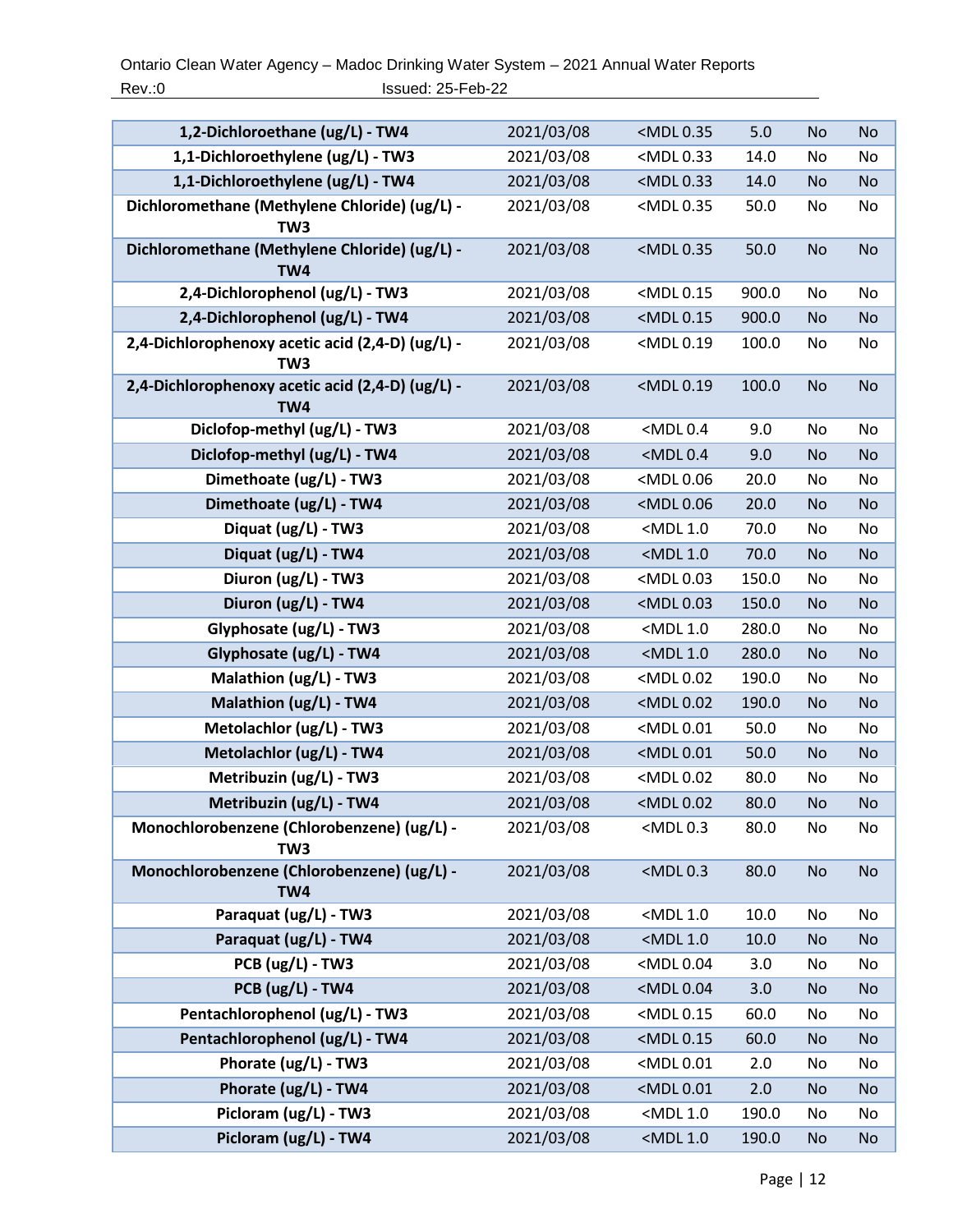| Prometryne (ug/L) - TW3                                      | 2021/03/08 | <mdl 0.03<="" th=""><th>1.0</th><th>No</th><th>No</th></mdl>                  | 1.0   | No        | No        |
|--------------------------------------------------------------|------------|-------------------------------------------------------------------------------|-------|-----------|-----------|
| Prometryne (ug/L) - TW4                                      | 2021/03/08 | <mdl 0.03<="" th=""><th>1.0</th><th><b>No</b></th><th><b>No</b></th></mdl>    | 1.0   | <b>No</b> | <b>No</b> |
| Simazine (ug/L) - TW3                                        | 2021/03/08 | <mdl0.01< th=""><th>10.0</th><th><b>No</b></th><th><b>No</b></th></mdl0.01<>  | 10.0  | <b>No</b> | <b>No</b> |
| Simazine (ug/L) - TW4                                        | 2021/03/08 | <mdl0.01< th=""><th>10.0</th><th><b>No</b></th><th><b>No</b></th></mdl0.01<>  | 10.0  | <b>No</b> | <b>No</b> |
| Terbufos (ug/L) - TW3                                        | 2021/03/08 | <mdl0.01< th=""><th>1.0</th><th>No</th><th>No</th></mdl0.01<>                 | 1.0   | No        | No        |
| Terbufos (ug/L) - TW4                                        | 2021/03/08 | <mdl0.01< th=""><th>1.0</th><th><b>No</b></th><th><b>No</b></th></mdl0.01<>   | 1.0   | <b>No</b> | <b>No</b> |
| Tetrachloroethylene (ug/L) - TW3                             | 2021/03/08 | <mdl0.35< th=""><th>10.0</th><th>No</th><th>No</th></mdl0.35<>                | 10.0  | No        | No        |
| Tetrachloroethylene (ug/L) - TW4                             | 2021/03/08 | <mdl 0.35<="" th=""><th>10.0</th><th><b>No</b></th><th><b>No</b></th></mdl>   | 10.0  | <b>No</b> | <b>No</b> |
| 2,3,4,6-Tetrachlorophenol (ug/L) - TW3                       | 2021/03/08 | $<$ MDL $0.2$                                                                 | 100.0 | <b>No</b> | No        |
| 2,3,4,6-Tetrachlorophenol (ug/L) - TW4                       | 2021/03/08 | $<$ MDL $0.2$                                                                 | 100.0 | <b>No</b> | <b>No</b> |
| Triallate (ug/L) - TW3                                       | 2021/03/08 | <mdl0.01< th=""><th>230.0</th><th>No.</th><th>No</th></mdl0.01<>              | 230.0 | No.       | No        |
| Triallate (ug/L) - TW4                                       | 2021/03/08 | <mdl0.01< th=""><th>230.0</th><th><b>No</b></th><th><b>No</b></th></mdl0.01<> | 230.0 | <b>No</b> | <b>No</b> |
| Trichloroethylene (ug/L) - TW3                               | 2021/03/08 | <mdl0.44< th=""><th>5.0</th><th>No</th><th>No</th></mdl0.44<>                 | 5.0   | No        | No        |
| Trichloroethylene (ug/L) - TW4                               | 2021/03/08 | <mdl0.44< th=""><th>5.0</th><th><b>No</b></th><th><b>No</b></th></mdl0.44<>   | 5.0   | <b>No</b> | <b>No</b> |
| 2,4,6-Trichlorophenol (ug/L) - TW3                           | 2021/03/08 | <mdl 0.25<="" th=""><th>5.0</th><th>No</th><th>No</th></mdl>                  | 5.0   | No        | No        |
| 2,4,6-Trichlorophenol (ug/L) - TW4                           | 2021/03/08 | <mdl 0.25<="" th=""><th>5.0</th><th><b>No</b></th><th><b>No</b></th></mdl>    | 5.0   | <b>No</b> | <b>No</b> |
| 2-methyl-4-chlorophenoxyacetic acid (MCPA)<br>$(ug/L) - TW3$ | 2021/03/08 | <mdl0.12< th=""><th>100.0</th><th>No</th><th>No</th></mdl0.12<>               | 100.0 | No        | No        |
| 2-methyl-4-chlorophenoxyacetic acid (MCPA)<br>$(ug/L)$ - TW4 | 2021/03/08 | <mdl0.12< th=""><th>100.0</th><th><b>No</b></th><th><b>No</b></th></mdl0.12<> | 100.0 | <b>No</b> | <b>No</b> |
| Trifluralin (ug/L) - TW3                                     | 2021/03/08 | <mdl0.02< th=""><th>45.0</th><th>No</th><th>No</th></mdl0.02<>                | 45.0  | No        | No        |
| Trifluralin (ug/L) - TW4                                     | 2021/03/08 | <mdl 0.02<="" th=""><th>45.0</th><th><b>No</b></th><th><b>No</b></th></mdl>   | 45.0  | <b>No</b> | <b>No</b> |
| Vinyl Chloride (ug/L) - TW3                                  | 2021/03/08 | <mdl0.17< th=""><th>1.0</th><th>No</th><th><b>No</b></th></mdl0.17<>          | 1.0   | No        | <b>No</b> |
| Vinyl Chloride (ug/L) - TW4                                  | 2021/03/08 | <mdl0.17< th=""><th>1.0</th><th><b>No</b></th><th>No</th></mdl0.17<>          | 1.0   | <b>No</b> | No        |
| <b>DISTRIBUTION WATER</b>                                    |            |                                                                               |       |           |           |
| Trihalomethane: Total (ug/L) Annual Average -<br><b>DW</b>   | 2021/01/01 | 20.25                                                                         | 100.0 | <b>No</b> | <b>No</b> |
| HAA Total (ug/L) Annual Average - DW                         | 2021/01/01 | 8.075                                                                         | 80.0  | No        | No        |

#### <span id="page-12-0"></span>**Maintenance Summary**

OCWA uses a risk-based preventative maintenance framework that ensures assets are maintained to manufacturer's and/or industry standards. Maintenance is completed using various tools and operational supports.

OCWA uses a Work Tracking Database (Maximo). Maximo is a maintenance tracking system that can generate work orders as well as give summaries of completed and scheduled work. During the year, the operating authority at the facility generates scheduled work orders on a weekly, monthly and annual basis. The service work is recorded in the work order history. This ensures routine and preventive maintenance is carried out. Emergency and capital repair maintenance is completed and added to the system.

Capital projects are listed and provided to the Corporation of the Municipality of Centre Hastings in the form of a "Capital Forecast". This list is developed by facility staff and provides recommendations for facility components requiring upgrading or improvement.